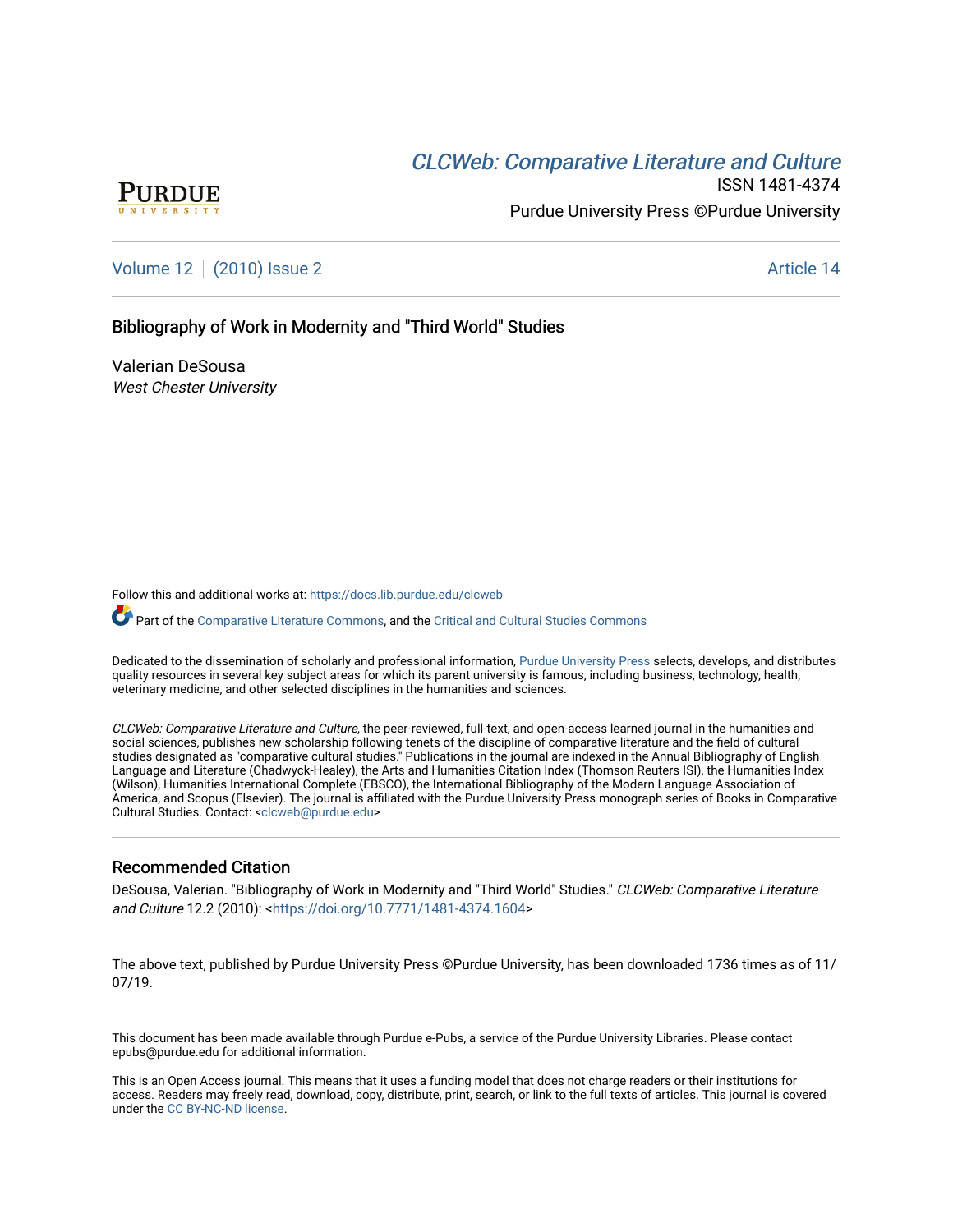PURDUE

UNIVERSITY PRESS <http://www.thepress.purdue.edu>



CLCWeb: Comparative Literature and Culture

ISSN 1481-4374 <http://docs.lib.purdue.edu/clcweb> Purdue University Press ©Purdue University

CLCWeb: Comparative Literature and Culture, the peer-reviewed, full-text, and open-access learned journal in the humanities and social sciences, publishes new scholarship following tenets of the discipline of comparative literature and the field of cultural studies designated as "comparative cultural studies." In addition to the publication of articles, the journal publishes review articles of scholarly books and publishes research material in its Library Series. Publications in the journal are indexed in the Annual Bibliography of English Language and Literature (Chadwyck-Healey), the Arts and Humanities Citation Index (Thomson Reuters ISI), the Humanities Index (Wilson), Humanities International Complete (EBSCO), the International Bibliography of the Modern Language Association of America, and Scopus (Elsevier). The journal is affiliated with the Purdue University Press monograph series of Books in Comparative Cultural Studies. Contact: <clcweb@purdue.edu>

## Volume 12 Issue 2 (June 2010) Bibliography 14 Valerian DeSousa,

"Bibliography of Work in Modernity and 'Third World' Studies"

<http://docs.lib.purdue.edu/clcweb/vol12/iss2/14>

Contents of CLCWeb: Comparative Literature and Culture 12.2 (2010) Thematic Issue New Modernities and the "Third World" Edited by Valerian DeSousa, Jennifer E. Henton, and Geetha Ramanathan <http://docs.lib.purdue.edu/clcweb/vol12/iss2/>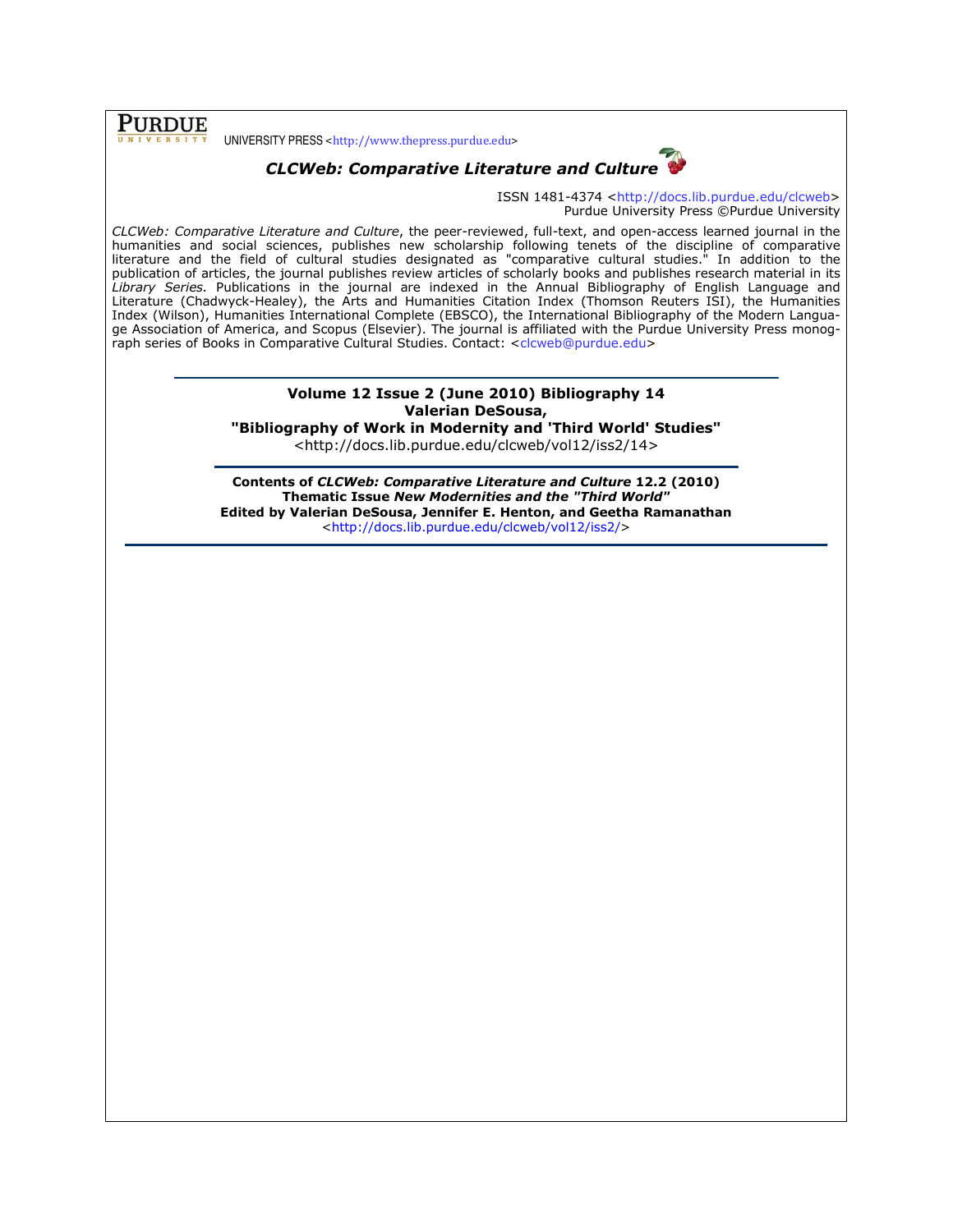Valerian DeSousa, "Bibliography of Work in Modernity and 'Third World' Studies" page 2 of 10 CLCWeb: Comparative Literature and Culture 12.2 (2010): <http://docs.lib.purdue.edu/clcweb/vol12/iss2/14> Thematic issue New Modernities and the "Third World." Ed. V. DeSousa, J.E. Henton, and G. Ramanathan

### Valerian DeSOUSA

### Bibliography of Work in Modernity and "Third World" Studies

For bibliographies of work relevant to modernity and "third world" studies, see the Library Series of CLCWeb: Comparative Literature and Culture <http://docs.lib.purdue.edu/clcweblibrary/>, for example, "Selected Bibliography of Work on Identity, Migration, and Displacement"

<http://docs.lib.purdue.edu/clcweblibrary/migrationbibliography>, "Bibliography for Work in Travel Studies" <http://docs.lib.purdue.edu/clcweblibrary/travelstudiesbibliography>, "Bibliography of Work about Postcolonial Writing" <http://docs.lib.purdue.edu/clcweblibrary/postcolonialbibliography>, "Bibliography of Scholarship in Comparative Latin American Culture and Literature"

<http://docs.lib.purdue.edu/clcweb/vol4/iss2/13/>, and "Bibliography of Works on Lusophone Culture and Identity" <http://docs.lib.purdue.edu/clcweb/vol11/iss3/9>.

Abdel-Malek, Kamal, and Wael Hallaq, eds. Tradition, Modernity, and Postmodernity in Arabic Literature. Leiden: E.J. Brill, 2000.

Adam, Ian, and Helen Tiffin, eds. Past the Last Post: Theorizing Post-Colonialism and Post-Modernism. New York: Harvester Wheatsheaf, 1991.

Adesanmi, Pius. "Of Postcolonial Entanglement and durée: Reflections on the Francophone African Novel." Comparative Literature 56.3 (2004): 97-118.

Adesanmi, Pius. "'Nous les colonisés': Reflections on the Territorial Integrity of Oppression." Social Text 22.1 (2004): 35-58.

Adi, Hakim. "Pan-Africanism and West African Nationalism in Britain." African Studies Review 43.1 (2000): 69-82.

Aggarwal, Vidhu. "The Anti-Colonial Revolutionary in Contemporary Bollywood Cinema." CLCWeb: Comparative Literature and Culture 12.2 (2010): <http://docs.lib.purdue.edu/clcweb/vol12/iss2/5>.

Aquiar, Marian. "Making Modernity: Inside the Technological Space of the Railway." Cultural Critique 68 (2008): 66–85.

Ahmed, Aijaz. In Theory: Classes, Nations, Literature. New York: Verso, 1992.

Ahmed, Leila. Women and Gender in Islam: Historical Roots of a Modern Debate. New Haven: Yale UP, 1992.

Al-leithy, Amal. "A Moral Reading of Mahfouz's Fountain and Tomb (Hekayat Haretna)." CLCWeb: Comparative Literature and Culture 10.3 (2008): <http://docs.lib.purdue.edu/clcweb/vol10/iss3/4/>.

Amin, Samir. Eurocentrism. Trans. Russell Moore. New York: Monthly Review P, 1989.

Anderson, Benedict. Imagined Communities: Reflections on the Origin and Spread of Nationalism. London: Verso, 1991.

Anderson, Perry. Lineages of the Absolutist State. London: Verso, 1974.

Anyokwu, Christopher. "Myth and History in the Poetry of Osundare." CLCWeb: Comparative Literature and Culture 11.4 (2009): <http://docs.lib.purdue.edu/clcweb/vol11/iss4/1>.

Appiah, Kwame Anthony. In My Father's House: Africa in the Philosophy of Culture. Oxford: Oxford UP, 1992.

Appiah, Kwame Anthony. Cosmopolitanism Ethics in a World of Strangers. New York: Norton, 2006

Appadurai, Arjun. Modernity at Large: Cultural Dimensions of Globalisation. Minneapolis: U of Minnesota P, 1996. Armbrust, Walter. Mass Culture and Modernism in Egypt. Cambridge: Cambridge UP, 1996.

Arnold, James A., Julio Rodríguez-Luis, and J. Michael Dash, eds. A History of Literature in the Caribbean, Hispanic and Francophone Regions. Amsterdam: John Benjamins, 1994.

Arrighi, Giovanni. The Long Twentieth Century. New York: Verso, 1994.

Ashcroft, Bill, Gareth Griffiths, and Helen Tiffins, eds. The Empire Writes Back: Theory and Practice in Post-Colonial Literature. London: Routledge, 1989.

Attridge, Derek, and Rosemary Jolly, eds. Writing South Africa: Literature, Apartheid, and Democracy, 1970-1995. Cambridge: Cambridge UP, 1998.

Baker, Houston. Modernism and the Harlem Renaissance. Chicago: U of Chicago P, 1987.

Badcock, C.R. Madness and Modernity. Oxford: Basil Blackwell, 1983.

Banham, Martin, ed. A History of Theatre in Africa. Cambridge: Cambridge UP, 2004.

Bauman, Zygmunt. Modernity and Ambivalence. Cambridge: Polity P, 1993.

Beebee, Thomas O. Nation and Region in Modern American and European Fiction. West Lafayette: Purdue UP, 2008.

Beebee, Thomas O. "Geographies of Nation and Region in Modern European and American Fiction." CLCWeb: Comparative Literature and Culture 10.3 (2008): <http://docs.lib.purdue.edu/clcweb/vol10/iss3/7/>.

Beebee, Thomas O. "The Geopolitics of Amazônia in Souza's Fiction." CLCWeb: Comparative Literature and Culture 11.3 (2009): <http://docs.lib.purdue.edu/clcweb/vol11/iss3/4>.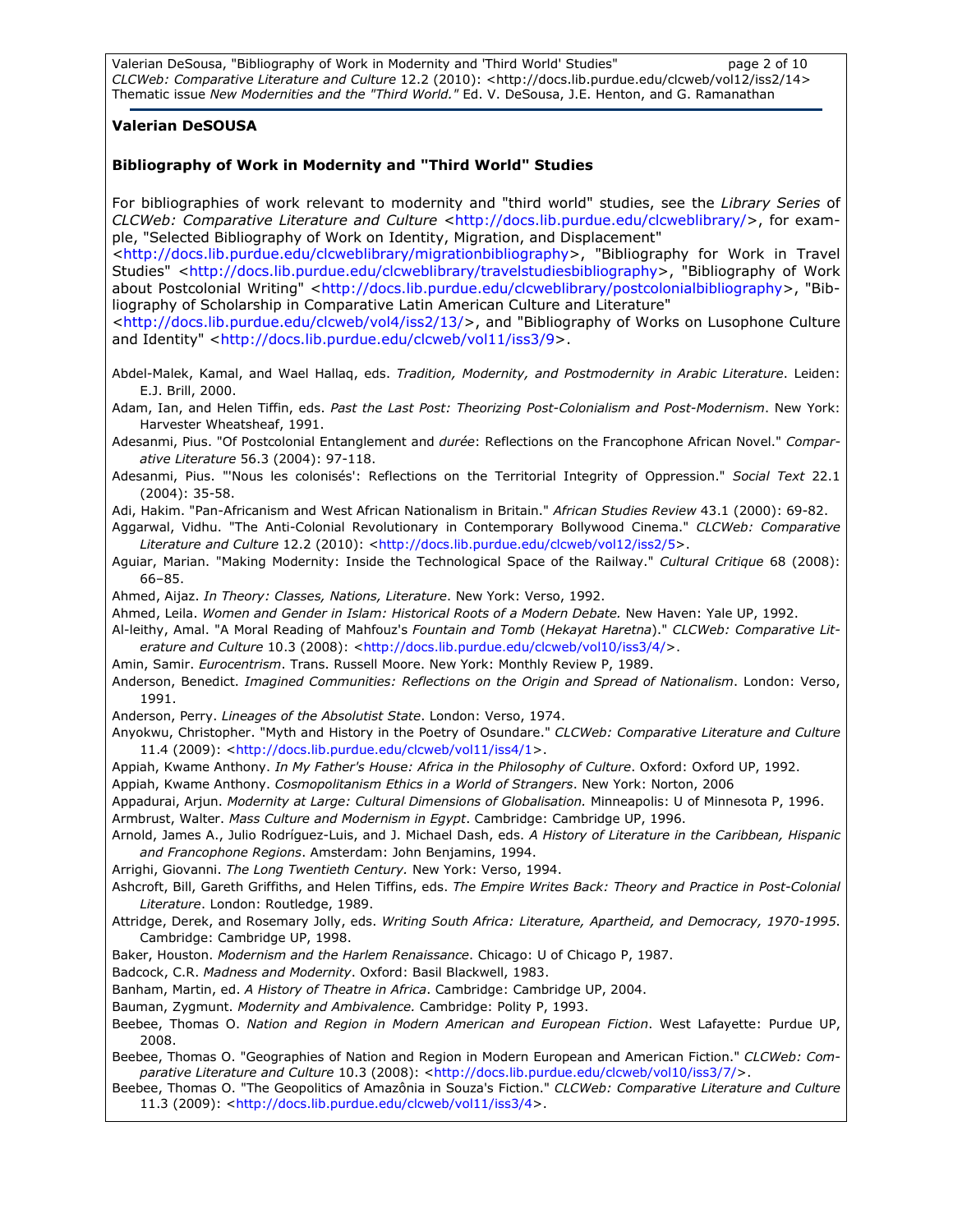Valerian DeSousa, "Bibliography of Work in Modernity and 'Third World' Studies" page 3 of 10 CLCWeb: Comparative Literature and Culture 12.2 (2010): <http://docs.lib.purdue.edu/clcweb/vol12/iss2/14> Thematic issue New Modernities and the "Third World." Ed. V. DeSousa, J.E. Henton, and G. Ramanathan

Benitez-Rojo, Antonio. The Repeating Island: The Caribbean and the Postmodern Perspective. Trans. James E. Maraniss. Durham: Duke UP, 1996.

Bennett, Caroline. "The Other and the Other-Worldly: The Function of Magic in Isabel Allende's La casa de los espíritus." Bulletin of Hispanic Studies 75 (1998): 357-65.

Bergner, Gwen. "Who Is That Masked Woman? Or, the Role of Gender in Fanon's Black Skin White Mask." PMLA: Publications of the Modern Language Association of America 110.1 (1995): 75-88.

Berman, Marshall. All That Is Solid Melts into Air: The Experience of Modernity. New York: Simon and Schuster, 1982.

Bhabha, Homi. The Location of Culture. London: Routledge, 1994.

Bhabha, Homi, ed. Nation and Narration. London: Routledge, 1990.

- Bhaghavan, Manu. "Demystifying the 'Ideal Progressive': Resistance through Mimicked Modernity in Princely Baroda, 1900-1913." Modern Asian Studies 35.2 (2001): 385-409.
- Boehmer, Elleke. Colonial and Postcolonial Literature: Migrant Metaphors. Oxford: Oxford UP, 1995.

Boehmer, Elleke. Empire, the National, and the Postcolonial, 1890-1920: Resistance in Interaction. Oxford: Oxford UP, 2002.

Booth, Howard J., and Nigel Rigby. Modernism and Empire. Manchester: Manchester UP, 2000.

Boone, Joseph A. "Vacation Cruises: Or, the Homoerotics of Orientalism." PMLA: Publications of the Modern Language Association of America 110.1 (1995): 89-107.

Bose, Brinda. "Modernity, Globality, Sexuality, and the City: A Reading of Indian Cinema." The Global South 2.1 (2008): 35-58.

Boullata, Issa J., ed. Critical Perspectives on Modern Arab Literature. Boulder: Three Continents P, 1980.

Bowers, Maggie Ann. Magical Realism. New York: Routledge, 2004.

Brennan, Timothy. At Home in the World: Cosmopolitanism Now. Cambridge: Harvard UP, 1997.

Brooker, Peter. Ed. Modernism/Postmodernism. New York: Longman, 1992.

Brooker, Peter, and Andrew Thacker. Geographies of Modernism: Literatures, Cultures, Spaces. London: Routledge, 2005.

Brown, Judith M. "The Mahatma and Modern India." Modern Asian Studies 3.4 (1969): 321-42.

Canclini, Néstor Garcia. Hybrid Cultures: Strategies for Leaving and Entering Modernity. Trans. Christopher L. Chiappari and Silvia L. López. Minneapolis: U of Minnesota P, 1995.

Carew, Jan. "The End of Moorish Enlightenment and the Beginning of the Columbian Era." Race and Class 33.3 (1992): 3-16.

Cascardi, Anthony J. The Subject of Modernity. Cambridge: Cambridge UP, 1992.

Césaire, Aimé. Discourse on Colonialism. Trans. Joan Pinkham. New York: Monthly Review P, 1972.

Cezair-Thompson, Margaret. "Beyond the Postcolonial Novel: Ben Okri's The Famished Road and Its 'Abiku' Traveller." Journal of Commonwealth Literature 31.2 (1996): 33-45.

Chabot Davis, Kimberly. Postmodern Texts and Emotional Audiences. West Lafayette: Purdue UP, 2007.

Chakrabarty, Dipesh. Provincialising Europe: Postcolonial Thought and Historical Difference. Princeton: Princeton UP, 2000.

Chakrabarty, Dipesh. Habitations of Modernity: Essays in the Wake of Subaltern Studies . Chicago: Chicago UP, 2002.

Chanaday, Amaryll. Ed. Latin American Identity and Constructions of Difference. Minneapolis: U of Minnesota P, 1994.

Chatterjee, Partha. Nationalist Thought and the Colonial World: A Derivative Discourse. Minneapolis: U of Minnesota P, 1993.

Chatterjee, Partha. The Nation and Its Fragments: Colonial and Postcolonial Histories. Princeton: Princeton UP, 1993.

Chattopadhyay, Swati. Representing Calcutta: Modernity, Nationalism, and the Colonial Uncanny. London: Routledge, 2005.

Chaudhuri, K.N. Asia before Europe: Economy and Civilization of the Indian Ocean from the Rise of Islam to 1750. Cambridge: Cambridge UP, 1990.

Cheah, Pheng, and Bruce Robbins, eds. Cosmopolitics Thinking and Feeling beyond the Nation. Minneapolis: U of Minnesota P, 1998.

Childs, Peter. Modernism: The New Critical Idiom. London: Routledge, 2000.

Cohn, Bernard. Colonialism and Its Forms of Knowledge. Princeton: Princeton UP, 1996.

Coronado, Jorge. "Against indigenismo: José Ángel Escalante, Culture and Andean Modernity." Latin American Literary Review 36.71 (2008): 53-75.

Dahab, F. Elizabeth. Voices of Exile in Contemporary Canadian Francophone Literature. Lanham: Lexington Books, 2009.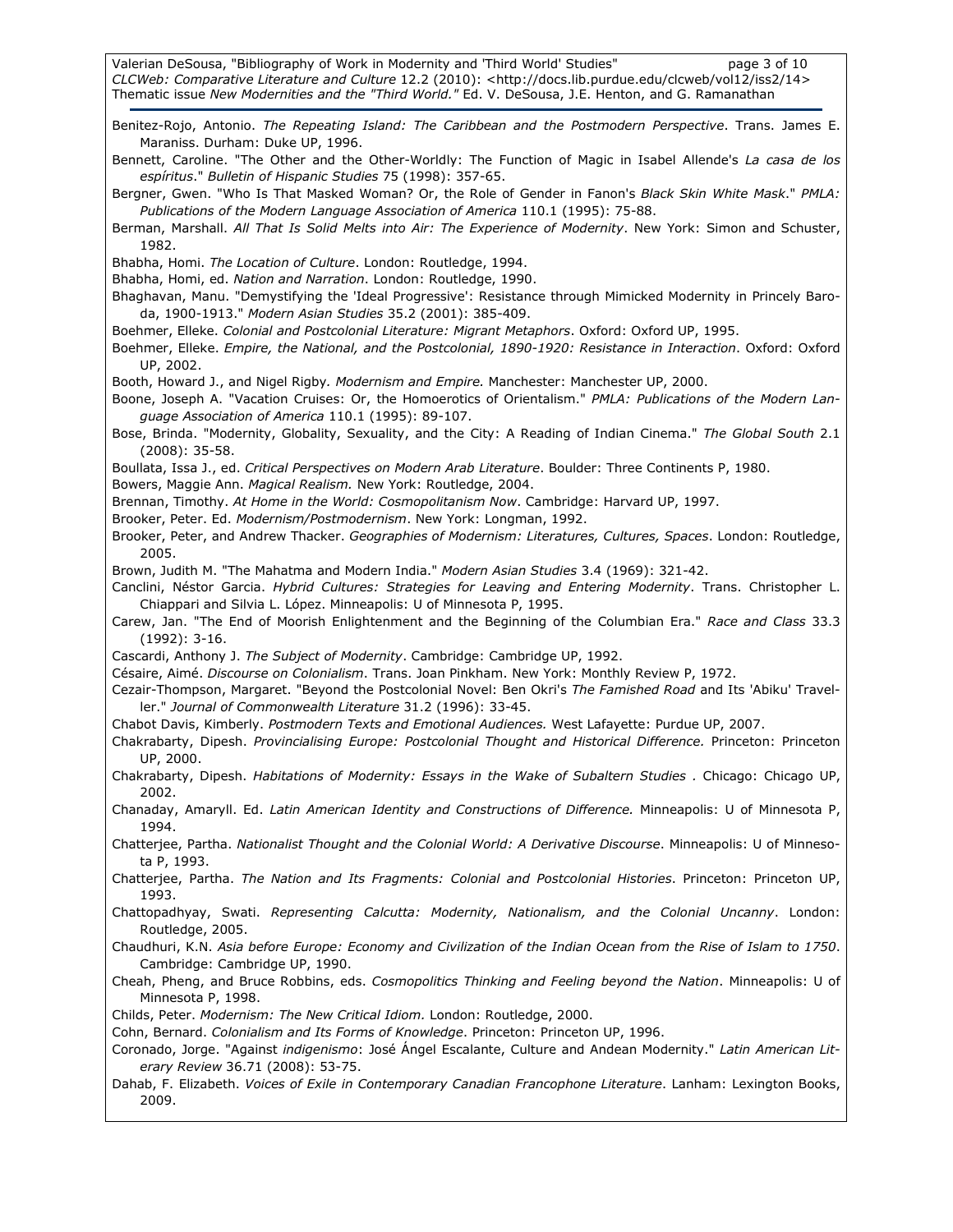Valerian DeSousa, "Bibliography of Work in Modernity and 'Third World' Studies" page 4 of 10 CLCWeb: Comparative Literature and Culture 12.2 (2010): <http://docs.lib.purdue.edu/clcweb/vol12/iss2/14> Thematic issue New Modernities and the "Third World." Ed. V. DeSousa, J.E. Henton, and G. Ramanathan

Danius, Sara. The Senses of Modernism: Technology, Perception and Aesthetics. Cornell: Ithaca UP, 2002. Davidson, Basil. "Columbus: The Bones and Blood of Racism." Race and Class 33.3 (1992): 17-26. Davidson, Lawrence. America's Palestine Popular and Official Perceptions from Balfour to Israeli Statehood. Gaines-

ville: UP of Florida, 2001.

Davis, Wade. Passage of Darkness: The Ethnobiology of the Haitian Zombie. Chapel Hill: U of North Carolina P, 1988.

DeKoven, Marianne. Rich and Strange: Gender, History, Modernism. Princeton: Princeton UP, 1991.

Deren, Maya. Divine Horsemen: The Living Gods of Haiti. New York: Mcpherson and Co., 1953.

DeSousa, Valerian. "Modernizing the Colonial Labor Subject." CLCWeb: Comparative Literature and Culture 12.2 (2010): <http://docs.lib.purdue.edu/clcweb/vol12/iss2/3>.

Dhareshwar, Vivek. "Postcolonial in the Postmodern: Or, the Political after Modernity." Economic and Political Weekly 30.30 (1995): PE104-PE112.

Dharwadker, Aparna. "Historical Fictions and Postcolonial Representations: Reading Girish Karnad's Tughlaq." PMLA: Publications of the Modern Language Association of America 110.1 (1995): 43-58.

Dharwadker, Vinay, ed. Cosmopolitan Geographies: New Locations in Literature and Culture. London: Routledge, 2001.

Díaz Grey, Nancy. The Radical Self: Metamorphosis to Animal Form and Modern Latin American Narrative. Columbia: U of Missouri P, 1989.

Diepeveen, Leonard. The Difficulties of Modernism. New York: Routledge, 2003.

Dirlik, Arif. The Postcolonial Aura: Third World Criticism in the Age of Global Capitalism. Boulder: Westview P, 1997.

Dixon, Paul. Reversible Readings: Ambiguity in Four Latin American Novels. Tuscaloosa: U of Alabama P, 1985.

Douglas, Mary. Purity and Danger: An Analysis of the Concepts of Pollution and Taboo. London: Ark Paperbacks, 1984.

Doyle, Laura, and Laura Winkel, eds. Geomodernisms: Race, Modernism, Modernity. Bloomington: Indiana UP, 2005.

Driscoll, Mark. "Reverse Postcoloniality." Social Text 22.1 (2004): 59-84.

Dube, Saurabh, ed. Views from South: Critical Conjunctions Foundations of Colony and Formations of Modernity. Special Issue Nepantla 3.2 (2002).

Durix, Jean-Pierre. Mimesis, Genres, and Post-Colonial Discourse: Deconstructing Magical Realism. New York: St. Martin's P, 1998.

Dunn, Kevin C. Imagining the Congo: The International Relations of Identity. New York: Palgrave Macmillan, 2003.

Dussel, Enrique, and Michael D. Barber. The Invention of the Americas: Eclipse of "the Other" and the Myth of Modernity. Trans. Michael D. Barber. New York: Continuum, 1995.

Echevarría, Roberto González. Myth and Archive: A Theory of Latin American Narrative. Cambridge: Cambridge UP, 1990.

Edwards, Brent Hayes. "Introduction: The Genres of Postcolonialism." Social Text 22.1 (2004): 1-15.

Elad, Ami. Writer, Culture, Text: Studies in Modern Arabic Literature. Fredericton: York P, 1993.

Emery, Mary Lou. Modernism, the Visual, and Caribbean Literature. Cambridge: Cambridge UP, 2007.

Erlmann, Veit. Music, Modernity, and the Global Imagination: South Africa and the West. Oxford: Oxford UP, 1999. d'Entrèves, Mauricio Passera, and Seyla Benhabib, eds. Habermas and the Unfinished Project of Modernity: Critical

Essays on the Philosophical Discourse of Modernity. Cambridge: MIT P, 1997.

Eysteinsson, Astradur. The Concept of Modernism. Ithaca: Cornell UP, 1990.

Fanon, Frantz. Black Skins, White Masks: The Experience of a Black Man in a White World. Trans. Charles Lam Markmann. New York: Grove P, 1967.

Fawaz, Leila Tarazi, and C.A. Bayly. Modernity and Culture: From the Mediterranean to the Indian Ocean. New York: Columbia UP, 2002.

Fernea, Robert. "Gender, Sexuality and Patriarchy in Modern Egypt." Critique: Critical Middle Eastern Studies 12.2 (2003): 141-53.

Fiddian, Robin, ed. Postcolonial Perspectives on the Cultures of Latin America and Lusophone Africa. Liverpool: Liverpool UP, 2000.

Fischer, Sibylle. Modernity Disavowed: Haiti and the Cultures of Slavery in the Age of Revolution. Durham: Duke UP, 2004.

Flynn, Elizabeth. Feminism beyond Modernism. Carbondale: Southern Illinois UP, 2002.

Fojas, Camilla. Cosmopolitanism in the Americas. West Lafayette: Purdue UP, 2005.

Fornet, Ambrosio, ed. Bridging Enigma: Cubans on Cuba. Special Issue South Atlantic Quarterly 96.1 (1997).

Foster, Thomas. "Circles of Oppression, Circles of Repression: Etel Adnan's Sitt Marie Rose."PMLA: Publications of the Modern Language Association of America 110.1 (1995): 59-74.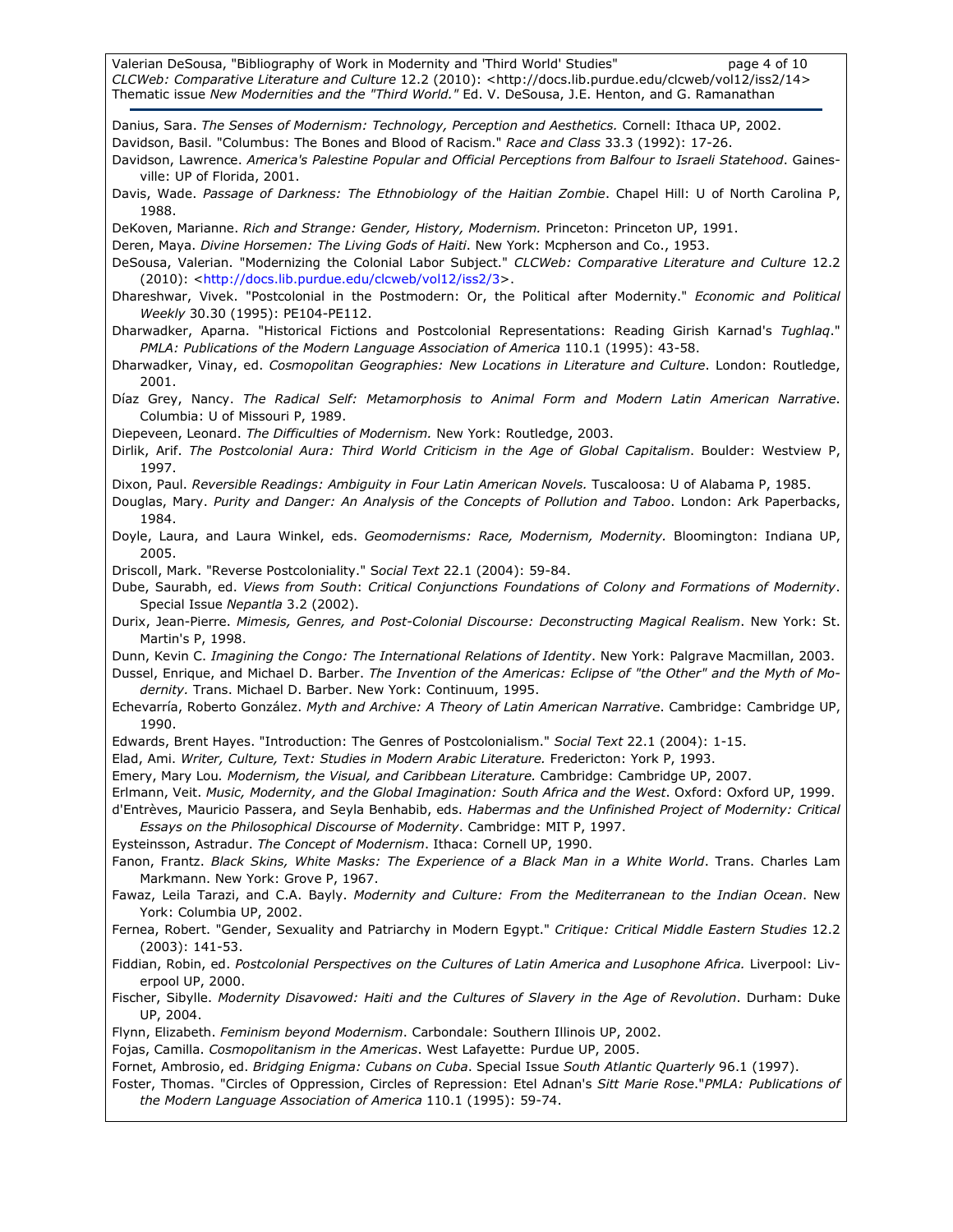Valerian DeSousa, "Bibliography of Work in Modernity and 'Third World' Studies" page 5 of 10 CLCWeb: Comparative Literature and Culture 12.2 (2010): <http://docs.lib.purdue.edu/clcweb/vol12/iss2/14> Thematic issue New Modernities and the "Third World." Ed. V. DeSousa, J.E. Henton, and G. Ramanathan

Foucault, Michel. The Order of Things. New York: Random House, 1970. Franco, Jean. Fear and Loathing in the Polis: The Dark Side of Modernisation. Manchester: U of Manchester P, 2002. Freud, Sigmund. Totem and Taboo. New York: Norton, 1962. Friedman, Susan Stanford. "Periodizing Modernism: Postcolonial Modernities and the Space/Time Borders of Modernist Studies." Modernism/Modernity 13.3 (2006): 425-43. Fuentes Munoz, Fernanda Patricia. "Nordestina Modernity in the Novels of Freitas, Queiroz, and Lispector." CLCWeb: Comparative Literature and Culture 12.2 (2010): <http://docs.lib.purdue.edu/clcweb/vol12/iss2/8>. Gandhi, Leila. Postcolonial Theory: A Critical Introduction. New York: Columbia UP, 1998. Gaonkar, Dilip Parameshwar, ed., Alternative Modernities. Durham: Duke UP, 2001. Geist, Anthony, and José B. Monléon, eds. Modernism and Its Margins: Reinscribing Modernity from Spain and Latin America. New York: Garland, 1999. Giddens, Anthony. The Consequences of Modernity. Stanford: Stanford UP, 1990. Gibson, Nigel C. Fanon: The Postcolonial Imagination. Cambridge: Polity P, 2003. Gifford, James. "Reading Orientalism and the Crisis of Epistemology in the Novels of Lawrence Durrell." CLCWeb: Comparative Literature and Culture 1.2 (1999): <http://docs.lib.purdue.edu/clcweb/vol1/iss2/3/>. Gikandi, Simon. Writing in Limbo: Modernism and Caribbean Literature. Ithaca: Cornell UP, 1992. Gilroy, Paul. The Black Atlantic: Modernity and Double Consciousness. Cambridge: Harvard UP, 1993. Gohrbandt, Detlev. "Embracing the Alien Inside: Bessie Head and the Divided Self." Kunapipi 29.1 (2007): 108-21. Goldwater, Robert. Primitivism in Modern Art. 1938. Cambridge: Harvard UP, 1986. Gole, Nilufer. The Forbidden Modern: Civilization and Veiling. Ann Arbor: U of Michigan P, 1996. Greenberg, Nathaniel. "Political Modernism, Jabrā, and the Baghdad Art Group." CLCWeb: Comparative Literature and Culture 12.2 (2010): <http://docs.lib.purdue.edu/clcweb/vol12/iss2/13> Gross, Lawrence, and Cary Nelson, eds. Marxism and the Interpretation of Culture. Urbana: U of Illinois P, 1988. Gupta, Charu. "(Im)possible Love and Sexual Pleasure in Late-Colonial North India." Modern Asian Studies 36.1 (2002): 195-221. Gupta, Dipankar. Mistaken Modernity: India between Worlds. New Delhi: Harper Collins, 2000. Gyekye, Kwame. Tradition and Modernity: Philosophical Reflections on the African Experience. Oxford: Oxford UP, 1997. Habermas, Jürgen. The Philosophical Discourse of Modernity: Twelve Lectures. Trans. Frederick G. Lawrence. Cambridge: MIT P, 1987 Hall Stuart, David Held, Don Hubert, and Kenneth Thompson, eds. Modernity. London: Blackwell, 1996. Hancock, Mary. "Home Science and the Nationalization of Domesticity in Colonial India." Modern Asian Studies 35.4 (2001): 871-903. Hardt, Michael, and Antonio Negri. Empire. Cambridge: Harvard UP, 2001. Harvey, David. The Condition of Postmodernity. Oxford: Blackwell, 1990. Hassan, Salah, and Iftikhar Dadi. Unpacking Europe Towards a Critical Reading. Rotterdam: Museum Boijmans van Beuningen and NAi Publishers, 2001. Hedrick, Tace. Mestizo Modernism: Race, Nation and Identity in Latin American Culture 1900-1940. New Brunswick: Rutgers UP, 2003. Hejaiej, Monia Mounira. "The Motif of the Patient Wife in Muslim and Western Literature and Folklore." CLCWeb: Comparative Literature and Culture 12.1 (2010): <http://docs.lib.purdue.edu/clcweb/vol12/iss1/7>. Henton, Jennifer E. "Danticat's The Dew Breaker, Haiti, and Symbolic Migration." CLCWeb: Comparative Literature and Culture 12.2 (2010): <http://docs.lib.purdue.edu/clcweb/vol12/iss2/11>. Horton, Robin. Patterns of Thought in Africa and the West: Essays on Magic, Religion and Science. Cambridge: Cambridge UP, 1993. Hosagrahar, Jyoti. Indigenous Modernities: Negotiating Architecture and Urbanism. London: Routledge, 2005. Hutcheon, Linda. "Introduction: Colonialism and the Postcolonial Condition: Complexities Abounding." PMLA: Publications of the Modern Language Association of America 110.1 (1995): 7-16. Ilo, Isaiah. "Language in Modern African Drama." CLCWeb: Comparative Literature and Culture 8.4 (2006): <http://docs.lib.purdue.edu/clcweb/vol8/iss4/1/>. Imbo, Samuel Oluoch. An Introduction to African Philosophy. Oxford: Rowman & Littlefield, 1998. Jackson, Richard L. Black Writers in Latin America. Albuquerque: U of New Mexico P, 1979. Jacob, Preminda S. "Between Modernism and Modernization: Locating Modernity in South Asian Art." Art Journal 58.3 (1999): 49-57. Jameson, Fredric, "Third-World Literature in the Era of Multinational Capitalism." Social Text 15 (1986): 65-88. Jameson, Fredric. A Singular Modernity: Essay on the Ontology of the Present. London: Verso, 2002. Jameson, Fredric, and Masao Miyoshi, eds. The Cultures of Globalization. Durham: Duke UP, 1998.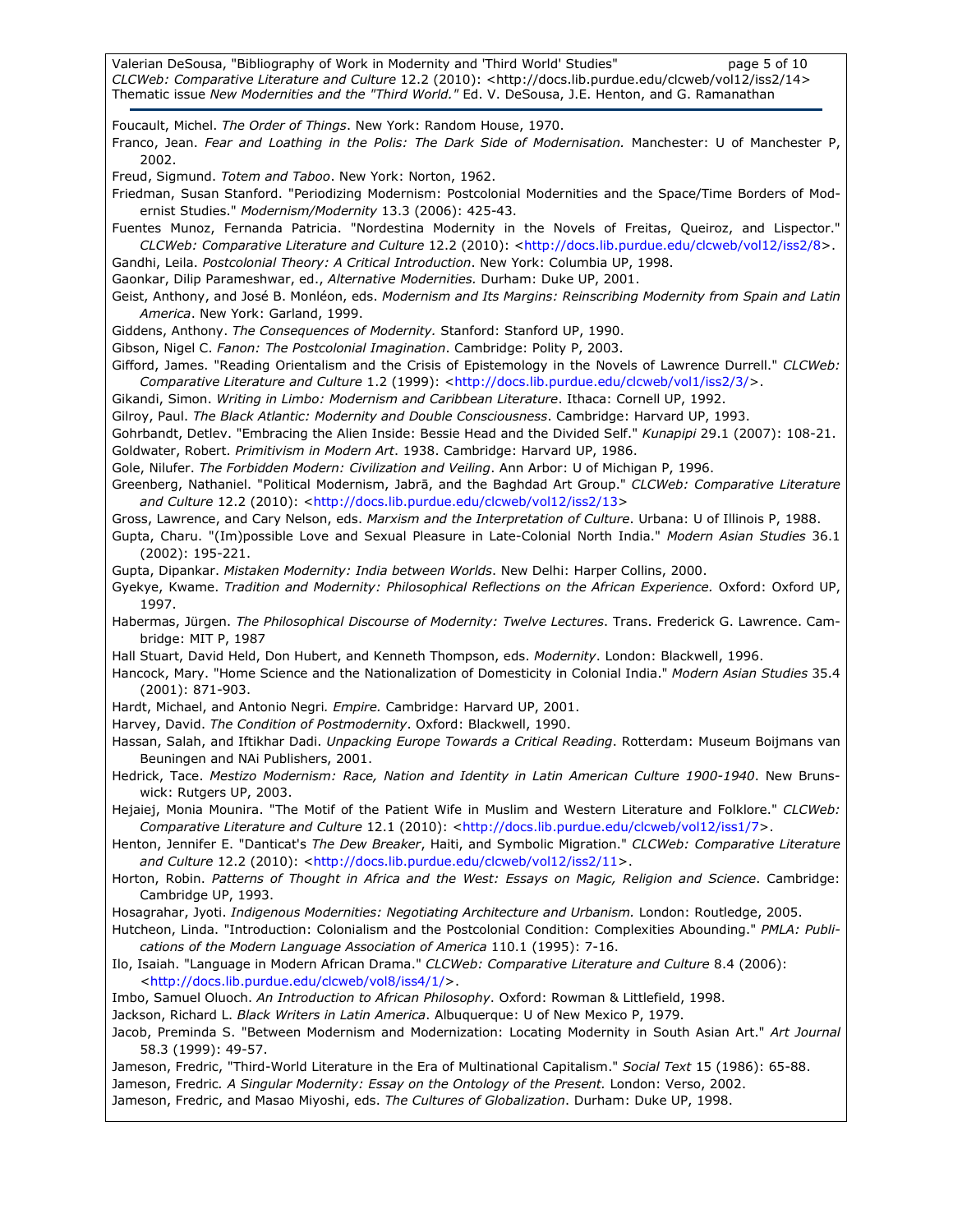Valerian DeSousa, "Bibliography of Work in Modernity and 'Third World' Studies" page 6 of 10 CLCWeb: Comparative Literature and Culture 12.2 (2010): <http://docs.lib.purdue.edu/clcweb/vol12/iss2/14> Thematic issue New Modernities and the "Third World." Ed. V. DeSousa, J.E. Henton, and G. Ramanathan

Janmohammed, Abdul R. Manichean Aesthetics: The Politics of Literature in Colonial Africa. Amherst: U of Massachusetts P, 1983.

Jin, Ha. The Writer as Migrant. Chicago: U of Chicago P, 2008.

- Jolly, Rosemary. "Rehearsals of Liberation: Contemporary Postcolonial Discourse and the New South Africa." PMLA: Publications of the Modern Language Association of America 110.1 (1995): 17-29.
- Jolly, Rosemary Jane. Colonisation, Violence, and Narration in White South African Writing: André Brink, Breyten Breytenbach, and J.M. Coetzee. Athens: Ohio UP, 1996.
- Jones, Donna V. "The Prison House of Modernism: Colonial Spaces and the Construction of the Primitive at the 1931 Paris Colonial Exhibition." Modernism/Modernity 14.1 (2007): 55-69.
- Joseph, Nigel. "Robert Clive and Imperial Modernity." CLCWeb: Comparative Literature and Culture 12.2 (2010): <http://docs.lib.purdue.edu/clcweb/vol12/iss2/2>.
- Kaiwar, Vasant, and Sucheta Mazumdar, eds. Antinomies of Modernity: Essays on Race, Orient, Nation. Durham: Duke UP, 2003.

Kaup, Monica. "Neobaroque: Latin America's Alternative Modernity." Comparative Literature 58.2 (2006): 128-52.

Keith, Novella Z., and Nelson W. Keith. "Philosophy of Modernity and Development in Jamaica." CLCWeb: Comparative Literature and Culture 12.2 (2010): <http://docs.lib.purdue.edu/clcweb/vol12/iss2/6>.

Khan, Nighat Said. "Reflections on the Question of Islam and Modernity." Locating The Self: Perspectives on Women and Multiple Identities. Ed. Nighat Said Khan, Rubina Saigol, and Afiya Shehrbano Zia. Lahore: ASR Publications, 1994. 77-96.

Khan, Yasmin. The Great Partition: The Making of India and Pakistan. New Haven: Yale UP, 2007.

- Kia, Mehrdad. "Nationalism, Modernism and Islam in the Writings of Talobov-I Tabrizi." Middle Eastern Studies 30.2 (1994): 201-23.
- Kymlicka, Will. Politics in the Vernacular: Nationalism, Multiculturalism, and Citizenship. Oxford: Oxford UP, 2001.

Kymlicka, Will. Multicultural Citizenship: A Liberal Theory of Minority Rights. 1995. Oxford: Oxford UP, 2004.

- Kymlicka, Will, ed. The Rights of Minority Cultures. 1995. Oxford: Oxford UP, 2004.
- Kimmerling, Baruch. "The Formation of Palestinian Collective Identities: The Ottoman and Mandatory Periods." Middle Eastern Studies 36.2 (2000): 48-81.
- Kliman, Bernice W, and Rick Santos, eds. Latin American Shakespeares. Madison: Fairleigh Dickinson UP, 2005.

Kosambi, D.D. Myth and Reality: Studies in the Formation of Indian Culture. Bombay: Popular Prakashan, 1962.

Lacalu, Ernesto. "Politics and the Limits of Modernity." Social Text 21 (1989): 63-82.

Lamming, George. The Pleasures of Exile. Ann Arbor: Michigan UP, 1960.

- Landau, Paul, and Deborah D. Kaspin, eds. Images and Empires Visuality in Colonial and Postcolonial Africa. Berkeley: U of California P, 2002.
- Lane, Christopher. The Ruling Passion: British Colonial Allegory and the Paradox of Homosexual Desire. Durham: Duke UP, 1995.
- Lang, George. Entwisted Tongues: Comparative Creole Literatures. Amsterdam: Rodopi, 2000.
- Larsen, Neil. Reading North by South: On Latin American Literature, Culture and Politics. Minneapolis: U of Minnesota P, 1995.
- Larsen, Neil. Determinations: Essays on Theory, Narrative and Nation in the Americas. London: Verso, 2001.

Layoun, Mary. Travels of a Genre: The Modern Novel and Ideology. Princeton: Princeton UP, 1990.

- Lazarus, Neil. Resistance in Postcolonial African Fiction. New Haven: Yale UP, 1990.
- Lazarus, Neil. Nationalism and Cultural Practice in the Postcolonial World. Cambridge: Cambridge UP, 1999.
- LeBlanc, Robert. "Representing Postmodern Marginality in Three Documentary Films." CLCWeb: Comparative Literature and Culture 11.2 (2009): <http://docs.lib.purdue.edu/clcweb/vol11/iss2/12>.
- Lenta, Margaret. "Re-Writing Modernity." Kunapipi 28.1 (2006): 135-47.
- Lévi-Strauss, Claude. Anthropology and Myth: Lectures 1951-1982. Malden: Blackwell, 1987.
- Levinson, Brett. Secondary Moderns: Mimesis, History, and Revolution in Lezma Lima's "American Expression." Lewisburg: Bucknell UP, 1996.
- Lewis, Pericles. Modernism, Nationalism and the Novel. Cambridge: Cambridge UP, 2000.
- Lima, Luiz Costa. Control of the Imaginary: Reason and Imagination in Modern Times. Minneapolis: U of Minnesota P, 1988.
- López, Ana M. "Early Cinema and Modernity in Latin America." Cinema Journal 40.1 (2000): 48-78.
- Lunn, Eugene. Marxism and Modernism: An Historical Study of Lukács, Brecht, Benjamin and Adorno. Berkeley: U of California P, 1984.
- Madureira, Luís. Cannibal Modernities: Postcolonial and the Avant-Garde in Caribbean and Brazilian Literature. Charlottesville: U of Virginia P, 2005.
- Majeed, J. "James Mill's 'The History of British India' and Utilitarianism as a Rhetoric of Reform." Modern Asian Studies 24.2 (1990): 209-24.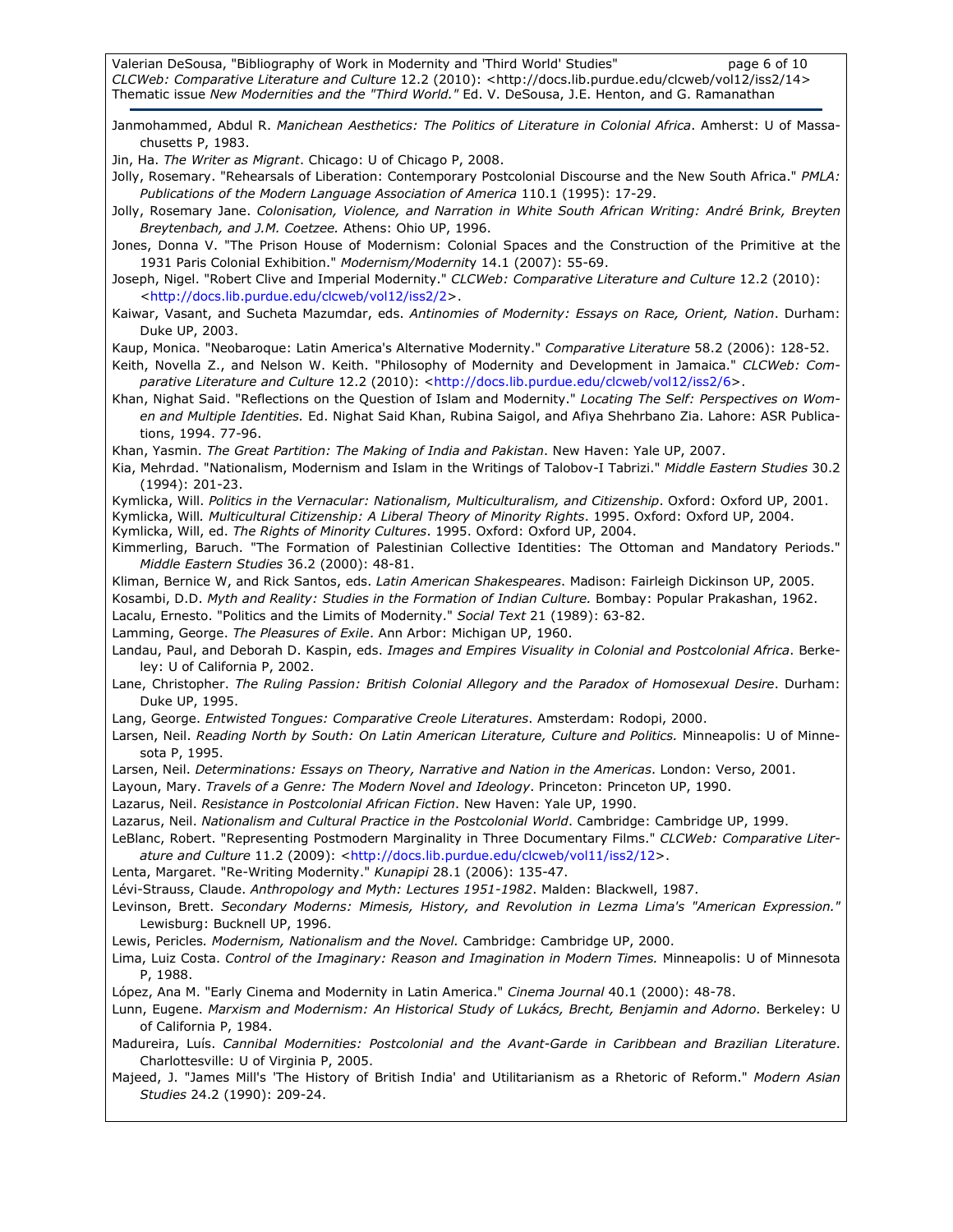Valerian DeSousa, "Bibliography of Work in Modernity and 'Third World' Studies" page 7 of 10 CLCWeb: Comparative Literature and Culture 12.2 (2010): <http://docs.lib.purdue.edu/clcweb/vol12/iss2/14> Thematic issue New Modernities and the "Third World." Ed. V. DeSousa, J.E. Henton, and G. Ramanathan

Majumdar, Boria. "Cricket in Colonial India." Economic and Political Weekly 37.15 (2002): 1449-50. Makdisi, George. The Rise of Humanism in Classical Islam and the Christian West with Special Reference to Scholasticism. Edinburgh: Edinburgh UP, 1990. Malik, Jamal. Colonisation of Islam. Delhi: Manohar, 1996. Mamdani, Mahmood. Citizen and Subject: Contemporary Africa and the Legacy of Late Colonialism. Princeton: Princeton UP, 1996. Marcus, Abraham. The Middle East on the Eve of Modernity. New York: Columbia UP, 1989. Marx, John. The Modernist Novel and the Decline of Empire. Cambridge: Cambridge UP, 2005. Masmoudi, Ikram. "Modern Migration in Two Arabic Novels." CLCWeb: Comparative Literature and Culture 12.2 (2010): <http://docs.lib.purdue.edu/clcweb/vol12/iss2/10>. Matz, Jesse. Literary Impressionism and Modernist Aesthetics. Cambridge: Cambridge UP, 2001. Mayer, Ruth. Artificial Africas: Colonial Images in the Times of Globalization. Hanover: UP of New England, 2002. McClennen, Sophia A. The Dialictics of Exile: Nation, Time, Language, and Space in Hispanic Literatures. West Lafayette: Purdue UP, 2004. McClennen, Sophia A., and Earl E. Fitz, eds. Comparative Cultural Studies and Latin America. West Lafayette: Purdue UP, 2004. McGee, Patrick. Telling the Other: The Question of Value in Modern and Postcolonial Writing. Ithaca: Cornell UP, 1992. Mbembe, Achille. "Ways of Seeing: Beyond the New Nativism." African Studies Review 44.2 (2001): 1-14. Menon, Dilip M. "Religion and Colonial Modernity: Rethinking Belief and Identity." Economic and Political Weekly 37.17 (2002): 1662-67. Middleton, Tim. Modernism: Critical Concepts in Literary and Cultural Studies. New York: Rutledge, 2003. Mignolo, Walter D. The Darker Side of the Renaissance: Literacy, Territoriality, and Colonization. Ann Arbor: U of Michigan P, 1995. Mignolo, Walter D. Local Histories/Global Designs: Coloniality, Subaltern Knowledges, and Border Thinking. Princeton: Princeton UP, 2000. Milanich, Jerald T., and Susan Milbrath, eds. First Encounters Spanish Exploration in the Caribbean and the United States, 1492-1570. Gainsville: U of Florida P, 1989. Miller, Christopher L. Blank Darkness: Africanist Discourse in French. Chicago: U of Chicago P, 1985. Moglen, Seth. "Modernism in the Black Diaspora Langston Hughes and the Broken Cubes of Picasso." Callaloo 25.4 (2002): 1189-205. Mohanty, Satya P. "Colonial Legacies, Multicultural Futures: Relativism, Objectivity, and the Challenge of Otherness." PMLA Publications of the Modern Language Association of America 110.1 (1995): 108-18. Morris, Tracie. "Poetry: AfroFuture-Dystopic Unity, Vertical, Mother Earth." Social Text 20.2 (2002): 93-96. Moore, Robert D. Nationalizing Blackness: Afrocubanismo and the Artistic Revolution in Havana, 1920-1940. Pittsburgh: U of Pittsburgh P, 1997. Moses, Michael Valdez. The Novel and the Globalization of Culture. New York: Oxford UP, 1995. Mukhopadhyay, Bhaskar. "Writing Home, Writing Travel: The Poetics and Politics of Dwelling in Bengali Modernity." Comparative Studies in Society and History 44.2 (2002): 293-318. Mudimbe, Y.V. The Invention of Africa: Gnosis, Philosophy, and the Order of Knowledge. Bloomington: Indiana UP, 1988. Mungazi, Dickson A. The Mind of Black Africa. Westport: Greenwood P, 1996. Murray, Nancy. "Columbus and the USA: From Mythology to Ideology." Race and Class 33.3 (1992): 49-68. Nandy, Ashis. The Intimate Enemy: Loss and Recovery of Self under Colonialism. New Delhi: Oxford UP, 1983. Noyes, John. Colonial Space: Spatiality in the Discourse of German Southwest Africa 1884-1915. Philadelphia: Harwood Academic Publishers, 1992. North, Michael. The Dialectic of Modernism: Race, Language and Twentieth Century Literature. Oxford: Oxford UP, 1994. Nuttall, Sarah. "Subjectivities of Whiteness." African Studies Review 44.2 (2001): 115-40. Obeysekere, Gananth. The Apotheosis of Captain Cook: European Mythmaking in the Pacific. Princeton: Princeton UP, 1992. O'Hanlon, Rosalind, and David Washbrook. "After Orientalism: Culture, Criticism, and Politics in the Third World." Comparative Studies in Society and History 34.1 (1992): 141-67. Olupona Jacob K., ed. African Spirituality: Forms, Meanings and Expressions. New York: Crossroads P, 2000. Orr, Leonard. "Modernism and the Issue of Periodization." CLCWeb: Comparative Literature and Culture 7.1 (2005): <http://docs.lib.purdue.edu/clcweb/vol7/iss1/3/>. Osborne, Peter. The Politics of Time: Modernity and the Avant-Garde. London: Verso, 1995.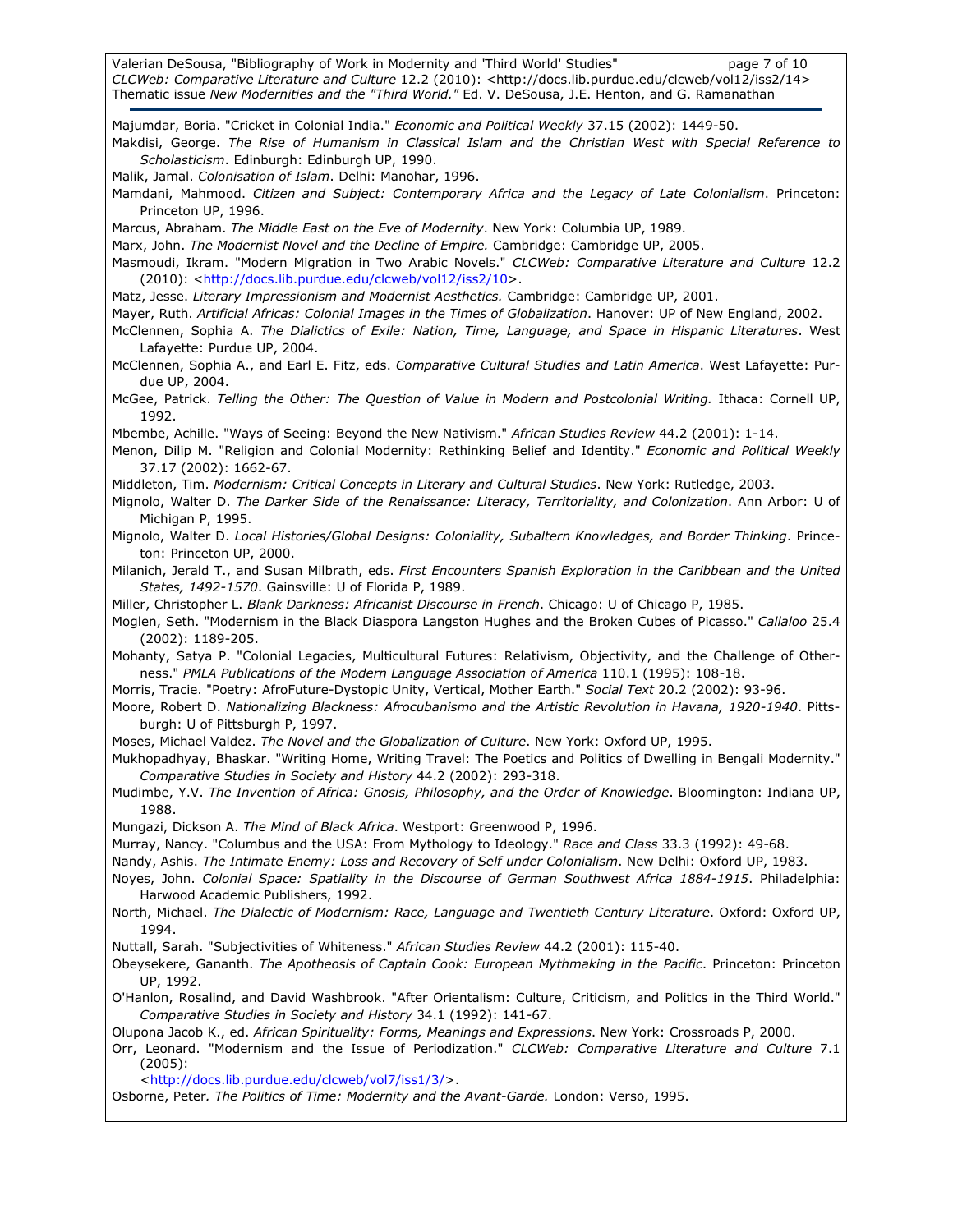Valerian DeSousa, "Bibliography of Work in Modernity and 'Third World' Studies" page 8 of 10 CLCWeb: Comparative Literature and Culture 12.2 (2010): <http://docs.lib.purdue.edu/clcweb/vol12/iss2/14> Thematic issue New Modernities and the "Third World." Ed. V. DeSousa, J.E. Henton, and G. Ramanathan

Palumbo-Liu, David, and Hans Ulrich Gumbrecht, eds. Streams of Cultural Capital: Transnational Studies. Stanford: Stanford UP, 1997.

Pancrazio, James J. The Logic of Fetishism: Alejo Carpentier and the Cuban Tradition. Lewisburg: Bucknell UP, 2004.

Pankhurst, Richard, and Denis Gérard. Ethiopia Photographed: Historic Photographs of the Country Taken Between 1967 and 1935. New York: Kegan Paul International, 1996.

Parkinson Zamora, Lois, and Wendy Faris, eds. Magical Realism: Theory, History, Community. Durham: Duke UP, 1995.

Patterson, Tiffany Ruby, and Robin D.G. Kelly. "Unfinished Migrations: Reflections on the African Diaspora and the Making of the Modern World." African Studies Review 43.1 (2000): 11-45

Pearson, Ansell, Benita Parry, and Judith Squires, eds. Cultural Readings of Imperialism: Edward Said and the Gravity of History. New York: St. Martin's P, 1997.

Peck Richard. A Morbid Fascination: White Prose and Politics in Apartheid South Africa. Westport: Greenwood P, 1997.

Pels, Peter. "The Magic of Africa: Reflections on a Western Commonplace." African Studies Review 41.3 (1998): 193-209.

Peppis, Paul. Literature, Politics, and the English avant-garde: Nation and Empire, 1901-1918. Cambridge: Cambridge UP, 2000.

Pollard, Charles W. New World Modernisms: T.S. Eliot, Derek Walcott, and Kamau Brathwaite. Charlottesville: U of Virginia P, 2004.

Potts, Lydia. "Gender Constructions and Violence: Ambivalences of Modernity in the Process of Globalization: Toward an Interdisciplinary and International Research Network." Signs 28.1 (2002): 459-61.

Powell, Joan Miller. "The Conflict of Becoming: Cultural Hybridity and Representation of Focalization in Caribbean Literature." Literature and Psychology 45.1-2 (1999): 63-93.

Prakash, Gyan. Another Reason: Science and the Imagination of Modern India. Princeton: Princeton UP, 1999.

Pratt, Mary Louise. Imperial Eyes: Travel Writing and Transculturation. New York: Routledge, 1992.

Quayson, Ato. Strategic Transformations in Nigerian Writing: Orality and History in the Work of Rev. Samuel Johnson, Amos Tutuola, Wole Soyinka, and Ben Okri. Bloomington: Indiana UP, 2008.

Radhakrishnan, R. "Postcoloniality and the Boundaries of Identity." Callaloo 16.4 (1993): 750-71.

Ramanathan, Geetha, ed. Third World Women's Films. Special Issue Deep Focus: A Film Quarterly 8.3-4 (1999).

Ramanathan, Geetha. "Modernity in Márquez and Feminism in Ousmane." CLCWeb: Comparative Literature and Culture 12.2 (2010): <http://docs.lib.purdue.edu/clcweb/vol12/iss2/7>.

Ramanathan, Geetha, and Stacey Schlau, eds. Third World Women's Inscriptions. Special Issue College Litereture 22.1 (1995).

Ramazani, Jahan. "Modernist Bricolage, Postcolonial Hybridity." Modernism/Modernity 13.3 (2006): 445-63.

Ramos, Julio. Divergent Modernities: Culture and Politics in Nineteenth-Century Latin America. Trans. John D. Blanco. Durham: Duke UP, 2001.

Ransby, Barbara. "Columbus and the Making of Historical Myth." Race and Class 33.3 (1992): 79-88.

Raychoudhury, Tapan. "Love in a Colonial Climate: Marriage, Sex and Romance in Nineteenth-Century Bengal." Modern Asian Studies 34.2 (2000): 349-78.

Reiss, Timothy. The Discourse of Modernism. Ithaca: Cornell UP, 1982.

Retamar, Roberto Fernández, "Our America and the West." Social Text 15 (1986): 1-25.

Retamar, Roberto Fernández. Caliban and Other Essays. Trans. Edward Baker. Minneapolis: U of Minnesota P, 1989.

Robb, Peter. "The Colonial State and Constructions of Indian Identity: An Example on the Northeast Frontier in the 1880s" Modern Asian Studies 31.2 (1997): 246-83.

Roberts, Andrew. Ed. The Colonial Moment in Africa. Cambridge: Cambridge UP, 1990.

Rowe, William, and Vivian Schelling. Memory and Modernity: Popular Culture in Latin America. London: Verso, 1991.

Rubin, William, Kirk Varnedoe, and Philippe Peltier. Primitivism in Twentieth Century Art. New York: Museum of Modern Art, 2002.

Said, Edward W. Culture and Imperialism. New York: Knopf, 1993.

Scandura, Jani, and Michael Thurston, eds. Modernism, Inc.: Body, Memory, Capital. New York: New York UP, 2001.

Schwartz, Marcy. Writing Paris: Topographies of Desire in Contemporary Latin American Fiction. Buffalo: State U of New York P, 1999.

Schwarz, Roberto. Misplaced Ideas: Essays on Brazilian Culture. Trans. John Gedson. London: Verso, 1992. Scott, Bonnie Kime. Ed. The Gender of Modernism. Bloomington: Indian UP, 1990.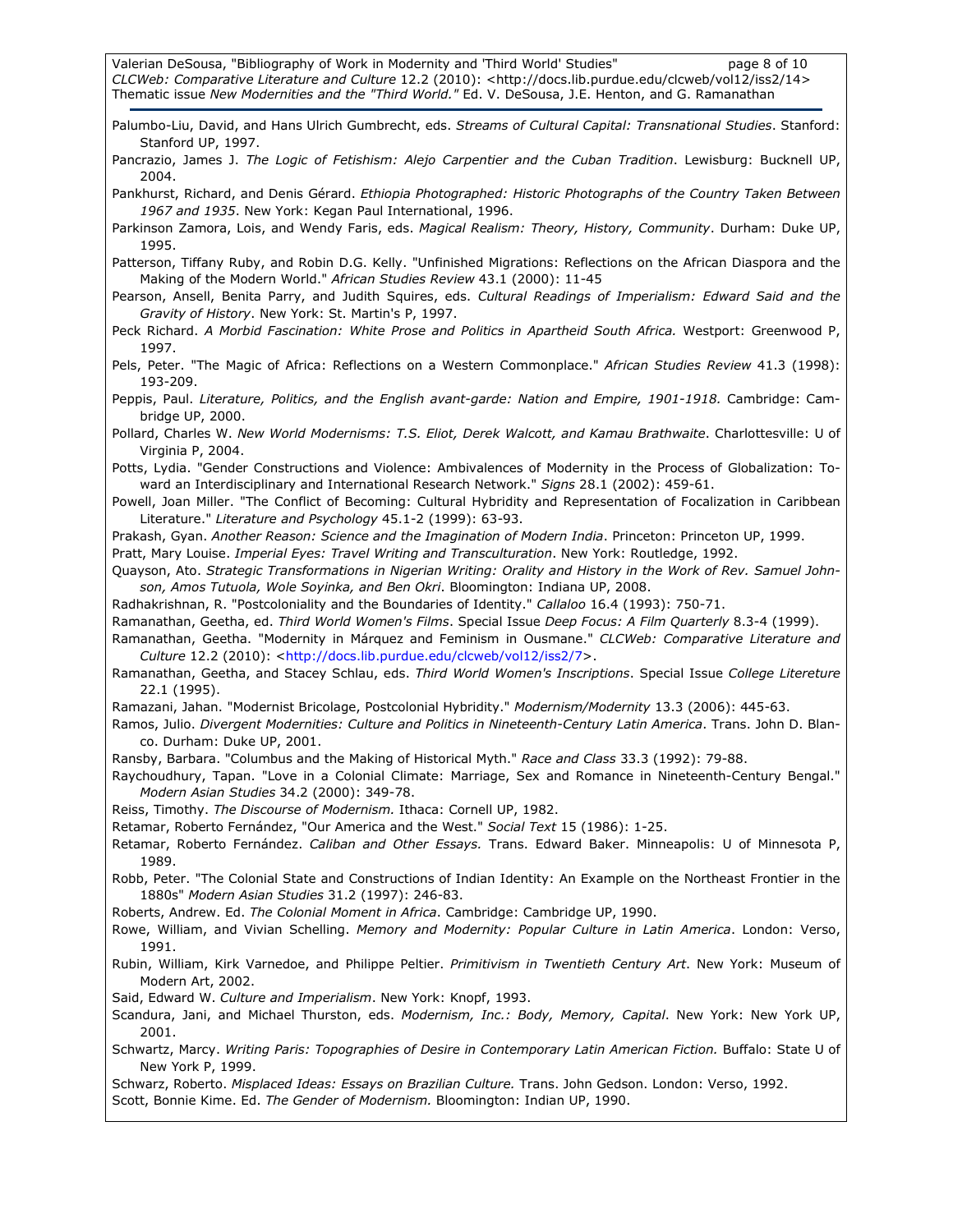Valerian DeSousa, "Bibliography of Work in Modernity and 'Third World' Studies" page 9 of 10 CLCWeb: Comparative Literature and Culture 12.2 (2010): <http://docs.lib.purdue.edu/clcweb/vol12/iss2/14> Thematic issue New Modernities and the "Third World." Ed. V. DeSousa, J.E. Henton, and G. Ramanathan

Scott, David. Conscripts of Modernity: The Tragedy of Colonial Enlightenment. Durham: Duke UP, 2004. Scott, Jamie S. "And the Birds Began to Sing": Religion and Literature in Post-Colonial Cultures. Amsterdam: Rodopi, 1996. Scott, Jamie S., and Paul Simpson-Housley, eds. Mapping the Sacred: Religion, Geography, and Postcolonial Literatures. Amsterdam: Rodopi, 2001. Serra, Pedro. "Aesthetics and Ideology in Queirós's A Cidade e as Serras." CLCWeb: Comparative Literature and Culture 11.3 (2009): <http://docs.lib.purdue.edu/clcweb/vol11/iss3/2>. Seth, Sanjay. "Reason or Reasoning? Clio or Siva?" Social Text 22.1 (2004): 85-101. Shaw, Lisa, and Stephanie Dennison. Latin American Cinema: Essays on Modernity, Gender and National Identity. Jefferson: McFarland, 2005. Sharpe, Jenny. Allegories of Empire: The Figure of Woman in the Colonial Text. Minneapolis: U of Minnesota P, 1993. Sheehi, Stephen. Foundations of Modern Arab Identity. Gainesville: UP of Florida, 2004. Sheshagiri, Urmila. "Modernist Ashes, Postcolonial Phoenix: Jean Rhys and the Evolution of the English Novel in the Twentieth Century." Modernism/Modernity 13.3 (2006): 487-505. Shohat, Ella. "Notes on the 'Post-Colonial." Social Text 31-32 (1992): 99-113. Siddiqi, Yumna. Anxieties of Empire and the Fiction of Intrigue. New York: Columbia UP, 2007. Skuy, David. "Macaulay and the Indian Penal Code of 1862: The Myth of the Inherent Superiority and Modernity of the English Legal System Compared to India's Legal System in the Nineteenth Century." Modern Asian Studies 32.3 (1998): 513-57. Slemon, Stephen. "Magical Realism as Postcolonial Discourse." Magical Realism: Theory, History, Community. Ed. Lois Parkinson Zamora and Wendy B. Farris. Durham: Duke UP, 1995. 407-26. Spivak, Gayatri Chakravorty. A Critique of Postcolonial Reason: Toward a History of the Vanishing Present. Cambridge: Harvard UP, 1999. Srivastava, Sanjay. "Modernity and Post-Coloniality: The Metropolis as Metaphor." Economic and Political Weekly 31.7 (1996): 403-12. Srivastava, Sanjay. Constructing Post-Colonial India. London: Routledge, 1998. Stevenson, Michael. "Columbus and the War on Indigenous Peoples." Race and Class 33.3 (1992): 27-48. Subrahmanyam, Sanjay. "Hearing Voices: Vignettes of Early Modernity in South Asia, 1400-1750." Daedalus 127.3 (1998): 75-104. Suleri, Sara. The Rhetoric of English India. Chicago: U of Chicago P, 1992. Sunder Rajan, Rajeswari. The Scandal of the State: Women, Law, Citizenship in Postcolonial India. Durham: Duke UP, 2003. Taylor, Charles. Multiculturalism: Examining the Politics of Recognition. Ed. Amy Gutmann. Princeton: Princeton UP, 1994. Thomas, Kette. "Haitian Zombie, Myth, and Modern Identity." CLCWeb: Comparative Literature and Culture 12.2 (2010): <http://docs.lib.purdue.edu/clcweb/vol12/iss2/12>. Todorov, Tzvetan. The Conquest of America. Trans. Richard Howard. New York: Harper and Row, 1984. Torgovnick, Marianna. Gone Primitive: Savage Intellects, Modern Lives. Chicago: U of Chicago P, 1990. Tötösy de Zepetnek, Steven, I-Chun Wang, and Hsiao-Yu Sun, eds. Perspectives on Identity, Migration, and Displacement. Kaohsiung: National Sun Yat-sen U, Humanities and Social Sciences Series, 2010. Trouillot, Michel-Rolph. "The Otherwise Modern: Caribbean Lessons from the Savage Slot." Critically Modern: Alternatives, Alterities, Anthropologies. Ed. Bruce M. Knauft. Bloomington: Indiana UP, 2002. 220-37. Van Liew, Maria. "New Modernity, Transnational Women, and Spanish Cinema." CLCWeb: Comparative Literature and Culture 12.2 (2010): <http://docs.lib.purdue.edu/clcweb/vol12/iss2/9>. Vieira, Patrícia I., ed. Politics and Identity in Lusophone Literature and Film. Thematic Issue CLCWeb: Comparative Literature and Culture 11.3 (2009): <http://docs.lib.purdue.edu/clcweb/vol11/iss3/>. Viswanathan, Gauri. Masks of Conquest: Literary Study and British Rule in India. New York: Columbia UP, 1989. Vishwanathan, Kedar. "Aesthetics, Nationalism, and the Image of Woman in Modern Indian Art." CLCWeb: Comparative Literature and Culture 12.2 (2010): <http://docs.lib.purdue.edu/clcweb/vol12/iss2/4>. Washbrook, D.A. "Law, State, and Agrarian Society in Colonial India." Modern Asian Studies 15.3 (1981): 649-721. Werbner, Richard, ed. Memory and the Postcolonial: African Anthropology and the Critique of Power. London: Zed Books, 1998. West, Alan. Tropics of History: Cuba Imagined. Westport: Bergin and Garvey, 1997.

Weinstein, Philip. Unknowing: The Work of Modernist Fiction. Ithaca: Cornell UP, 2005.

Wilks, Jennifer M. "Writing Home: "Comparative Black Modernism and Form in Jean Toomer and Aimé Césaire." Modern Fiction Studies 51.4 (2005): 801–23.

Williams, Raymond. Politics of Modernism: Against the New Conformists. London: Verso, 1990.